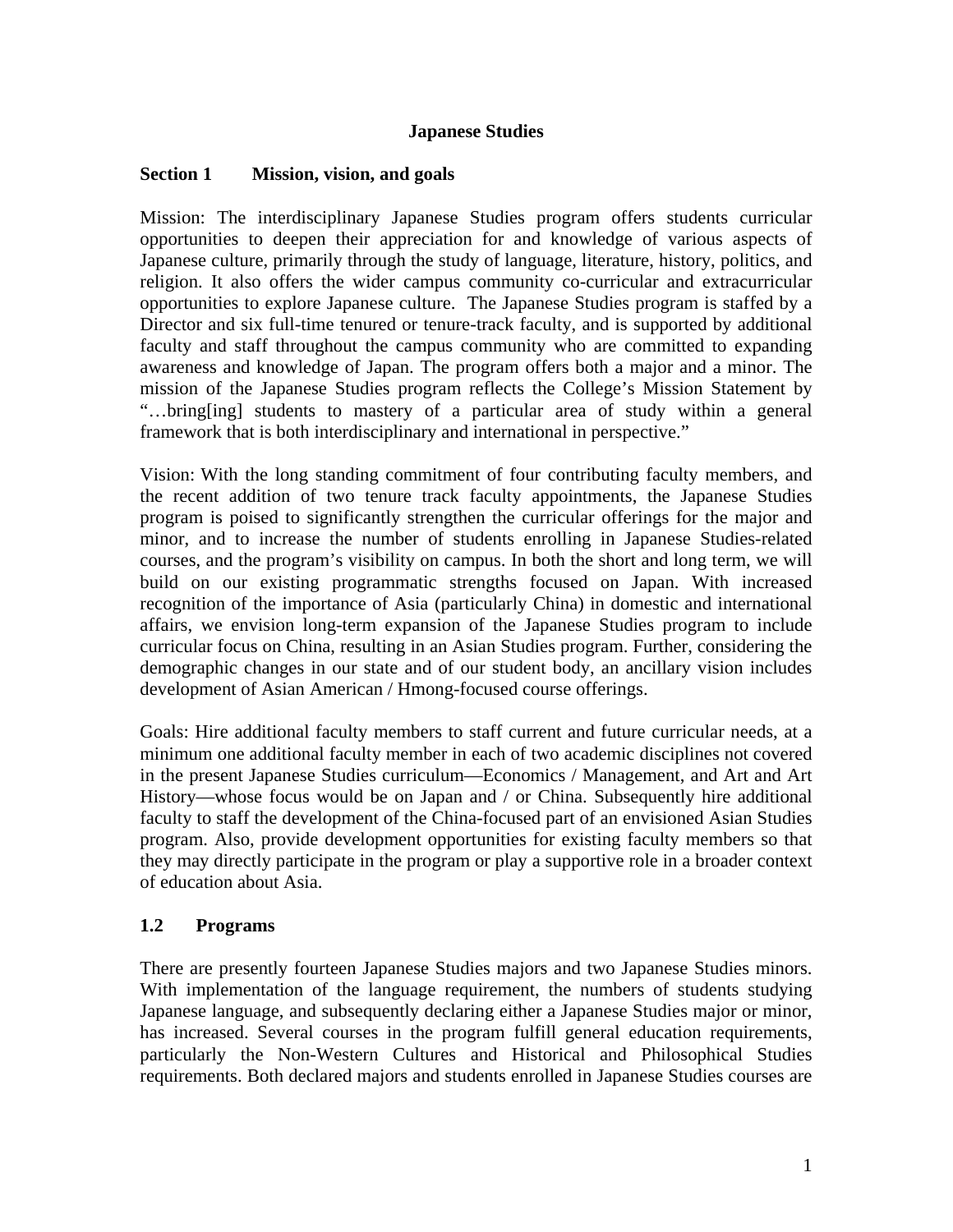active in the Gustavus Anime and Manga Society, the Japanese Club, and the Asian Culture Club.

# **1.3 Support relationships**

The Japanese Studies program is dependent on contributions from faculty whose appointment is in academic departments on campus, and recognition by their primary department faculty colleagues of the importance of Japanese Studies to the respective faculty members' professional and personal interests, as well as to the Gustavus curriculum.

Due to the recent addition of the second Japanese language position, the two faculty members of the Department of Modern Languages, Literature, and Cultures are now able to offer Japanese Studies courses taught in English. These courses, however, will have the "MLC" designation, which does not denote any particular major or minor. Because few students would look for courses under the MLC designation during registration, cross-listing these courses with other appropriate departments and programs will be important for ensuring a healthy enrollment in these courses. It is important to note that these Japanese studies courses are, by definition, interdisciplinary and thus cut across departmental lines.

# **Section 2 Strategic Review**

## **2.1 Strategic issues**

The Japanese Studies program has depended on the unwavering commitment, energy, and curricular innovations of affiliated faculty members. Courses routinely enroll capacity if not beyond, but as is the case with all interdisciplinary programs many Japanese Studies courses are staffed by only one person. If for whatever reason that person is unable to teach that course, we are faced with reworking program requirements for students already in the program or a gap in the program.

While our curricular emphasis has been on Japan, student interest in China will inevitably increase. Some of our courses presently include a China focus, but given faculty teaching responsibilities it is virtually impossible to develop those segments into regularly-offered, stand-alone courses. An increased institutional emphasis on China is encouraged as long as it does not move resources from our College's focus on Japan, for which there will always be a demand for understanding and interest among students.

In public statements during the past few years, Japanese government officials have articulated their belief that the appeal of Japanese "pop culture" among certain groups throughout the world will be a vehicle for Japanese business to gain entry to foreign markets, and to enhance the image of Japan abroad. Indeed, many students are attracted to the Japanese Studies program because of their interest in *anime* (Japanese animation)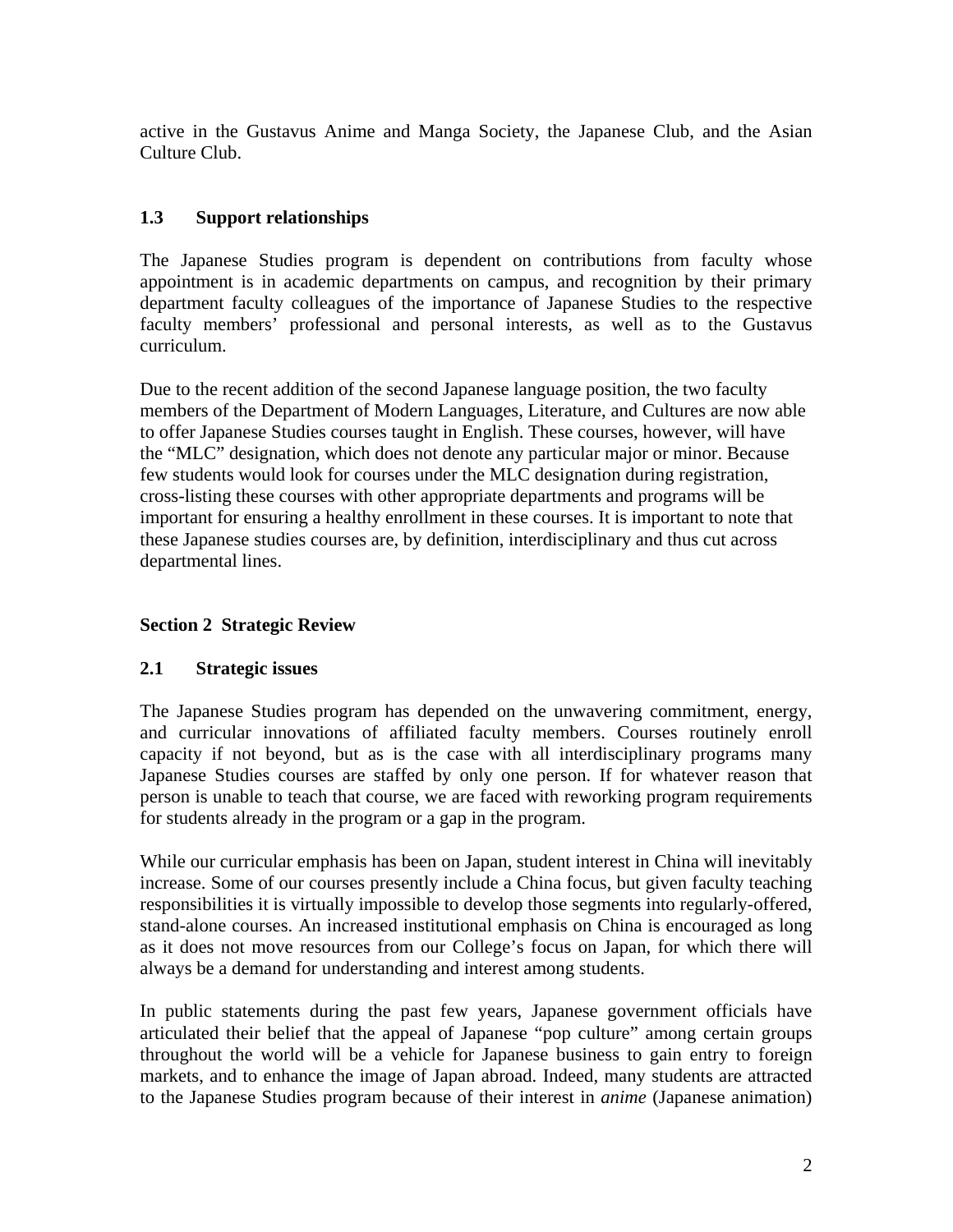Japanese *manga* (comics), and Japanese film. They may also have prior experience in martial arts. While this has brought students to the program, it can also make them very focused (if not narrowly specific) in what they want to study related to Japan.

Currently, the course that most resembles the breadth of a gateway course for study in the program is taught only during J-Term; as such it does not count for credit toward the major or minor. Nor, with exception of the Senior Thesis requirement that students write as an Independent Study, do we offer a capstone experience for majors. Both courses should be developed and offered regularly to strengthen the academic experience of majors. Majors are also required to study in Japan for a minimum of one semester to develop their Japanese language proficiency and to take Japan-related courses not offered at Gustavus.

Given the general knowledge of Japan (or / and China) and expertise of certain cultural aspects, faculty have offered outreach and expertise on Asia to the off-campus community. We can enhance this role.

Majors should be encouraged to present their research at conferences that sponsor student sections. As the majority of Japanese Studies majors research and write their Senior Thesis during the spring semester, this would require shifting their academic schedule or requiring that all majors write their Senior Thesis in the fall semester.

Applications for external foundation support are labor intensive and time consuming, and put us in competition with much more developed Japanese Studies / Asian Studies programs (even in our own state) that have benefited from consistent institutional support. Therefore, success in these efforts is hardly guaranteed.

## **2.2 Barriers**

Lack of time for faculty members to develop courses, lack of open teaching slots for faculty to teach new courses, and lack of funding to conduct research in Japan are all barriers that confront development and higher quality of the Japanese Studies program.

The outdated way of listing the Japanese Studies program and its related courses in the College catalog has become increasingly problematic. The catalog has failed to make an important distinction between Japanese language / literature education offered within the Department of Modern Languages, Literature, and Cultures and the interdisciplinary Japanese Studies program.

### **Section 3 Strategic Initiatives and Recommendations**